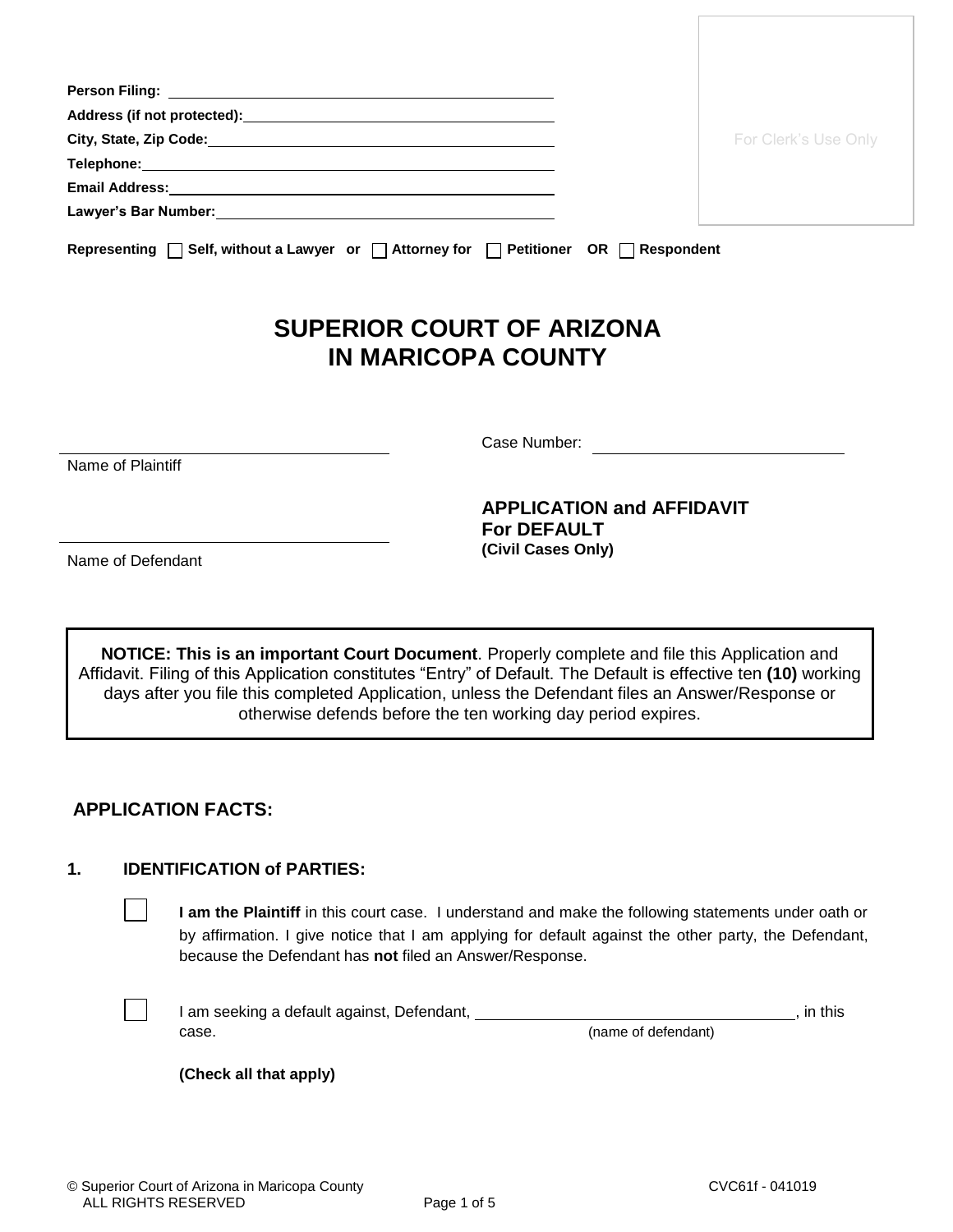|    | Defendant has not filed an Answer/Response, and has failed to appear, or defend within the<br>time allowed by A.R.C.P Rule 55.                                                                                     |
|----|--------------------------------------------------------------------------------------------------------------------------------------------------------------------------------------------------------------------|
|    | Defendant is not in the active military service of the United States, or has otherwise waived<br>his/her rights under the Service Members Civil Relief Act (formerly "Soldiers and Sailor's Civil<br>Relief Act"). |
|    | Defendant is not a minor and is not incompetent.                                                                                                                                                                   |
|    |                                                                                                                                                                                                                    |
|    | I do not know Defendant's current address, or the Defendant's whereabouts.                                                                                                                                         |
| 2. | <b>IDENTIFICATION of PARTIES' ATTORNEYS:</b><br>(Check One)                                                                                                                                                        |
|    | I have no attorney.                                                                                                                                                                                                |
|    | I am represented by an attorney whose name and address is:                                                                                                                                                         |
|    | (Check One)                                                                                                                                                                                                        |
|    | Defendant is not represented by an attorney that I know of.                                                                                                                                                        |
|    | Defendant is represented by an attorney whose name and address is:                                                                                                                                                 |
|    | I do not know the identity and address of the attorney known to represent the Defendant in this<br>action or a related action.                                                                                     |
| 3. | <b>PROOF OF SERVICE: I served Defendant as follows:</b><br>(Check One)                                                                                                                                             |
|    | Defendant signed an "Acceptance of Service" form, and accepted service of the "Summons,"<br>"Complaint," and other papers.                                                                                         |
|    | I attached the "Acceptance of Service" form to this Application as proof of service.                                                                                                                               |
|    |                                                                                                                                                                                                                    |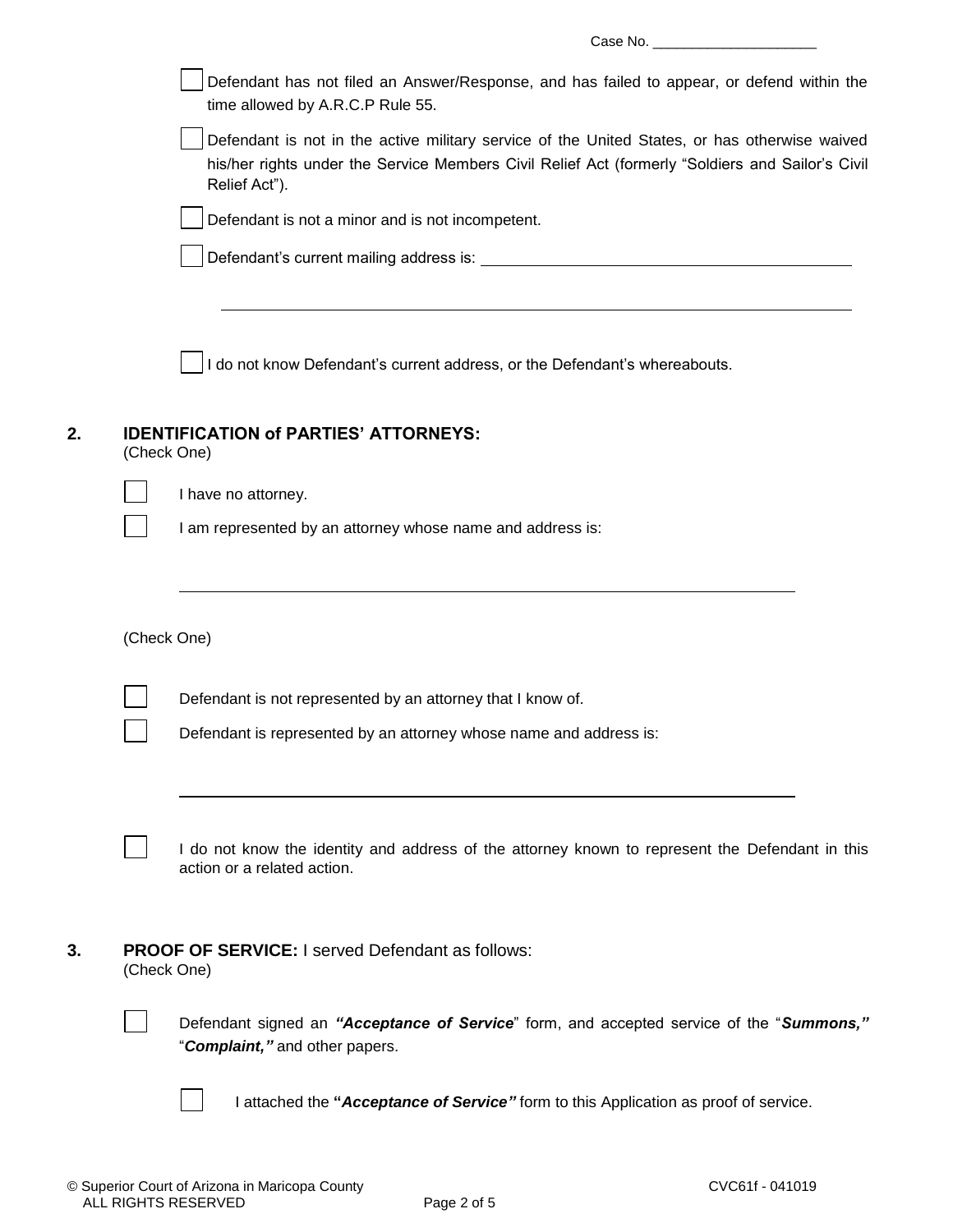| Defendant signed a "Waiver of Service" form, and waived service of the "Summons,"<br>"Complaint," and other papers.<br>I attached the "Waiver of Service" form to this Application as proof of service.                                                                                    |  |  |  |  |
|--------------------------------------------------------------------------------------------------------------------------------------------------------------------------------------------------------------------------------------------------------------------------------------------|--|--|--|--|
| I served the Defendant by process server, alternative service, or by publication, with the<br>"Summons," "Complaint," and other papers.                                                                                                                                                    |  |  |  |  |
| I attached the proof of service to this Application.                                                                                                                                                                                                                                       |  |  |  |  |
| <b>NOTICE:</b><br>(Check all that apply)                                                                                                                                                                                                                                                   |  |  |  |  |
| <b>To the Defendant</b>                                                                                                                                                                                                                                                                    |  |  |  |  |
| I know the Defendant's address, and mailed a copy of the "Application and Affidavit for<br>Default" to his/her last known address giving NOTICE of default; even if the Defendant is<br>represented by an attorney who has entered an appearance in this action.                           |  |  |  |  |
| I have not mailed a copy of this "Application and Affidavit" to the Defendant because I do not<br>know Defendant's address or whereabouts, and I do not believe the Defendant is represented<br>by an attorney. (You can only check this box, if you served the Defendant by publication.) |  |  |  |  |
| To the Attorney of the Defendant: I mailed a copy of the "Application and Affidavit" to<br>Defendant's attorney, giving NOTICE of Default whether or not the attorney has formally appeared<br>in this action.                                                                             |  |  |  |  |
| To Other Parties (If applicable): I mailed a copy of the "Application and Affidavit" to all other<br>parties who have appeared in this action, which gives the parties NOTICE of default.                                                                                                  |  |  |  |  |
| Time of Notice: I mailed a copy of this "Application and Affidavit" to the Defendant on the date<br>that I filed this Application, or as soon as practicable after its filing, thus giving NOTICE. Please see                                                                              |  |  |  |  |

### **APPLICATION REQUEST:**

**4. NOTICE:**

**1.** I file this Application and Affidavit to give notice to all parties in this action, and the Court, that I am beginning default proceedings against the named Defendant, who has failed to answer, plead, or otherwise defend this action.

the Affidavit and Certificate of Mailing or Delivery at the bottom of this form.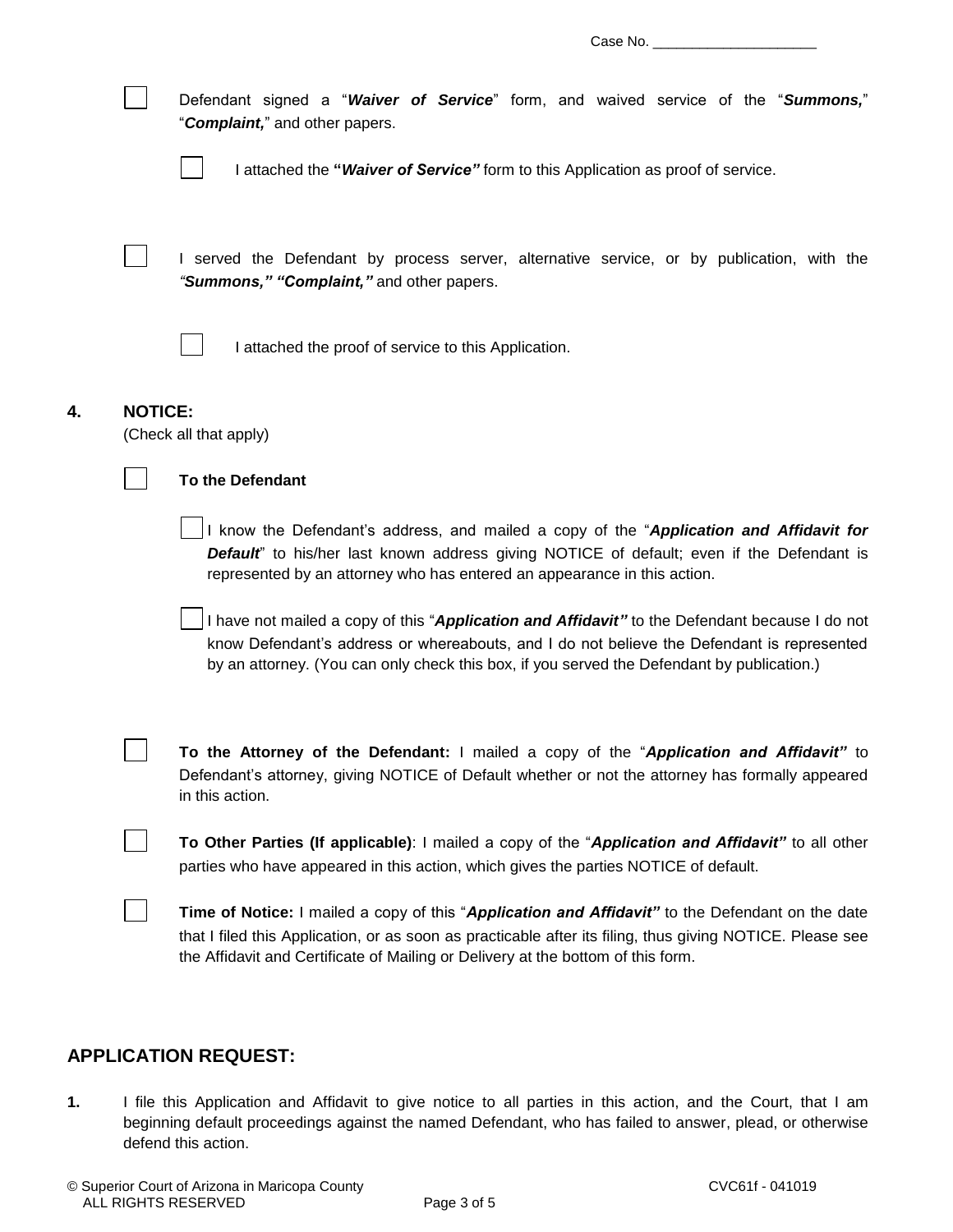Case No. \_\_\_\_\_\_\_\_\_\_\_\_\_\_\_\_\_\_\_\_\_

**2.** With this document, I apply for Entry of Default. I understand my filing of this document at the Office of the Clerk of the Superior Court constitutes "Entry of Default."

#### **AFFIDAVIT:**

| _, the Plaintiff in this action, hereby swear or affirm that:                                                                 |
|-------------------------------------------------------------------------------------------------------------------------------|
| is the Defendant in this action.                                                                                              |
| I served the Summons, Complaint, and other court documents to the above-named Defendant according to<br>law.                  |
| Defendant is the party against whom I seek a judgment for affirmative relief.                                                 |
| Defendant has failed to answer, plead or otherwise defend in this action.                                                     |
| I filed this Application and Affidavit for Default on _____________(date) which constitutes the official Entry<br>of Default. |

### **UNDER OATH OR BY AFFIRMATION**

**I swear or affirm under penalty of perjury that the contents of this document are true and correct to the best of my knowledge and belief.**

| Date                                                                             | Petitioner's Signature        |    |  |
|----------------------------------------------------------------------------------|-------------------------------|----|--|
|                                                                                  | <b>Printed Name</b>           |    |  |
|                                                                                  |                               |    |  |
|                                                                                  |                               |    |  |
| Subscribed and sworn to or affirmed before me this: ____________________________ | (date)                        | by |  |
|                                                                                  |                               |    |  |
| (notary seal)                                                                    | Deputy Clerk or Notary Public |    |  |
|                                                                                  |                               |    |  |